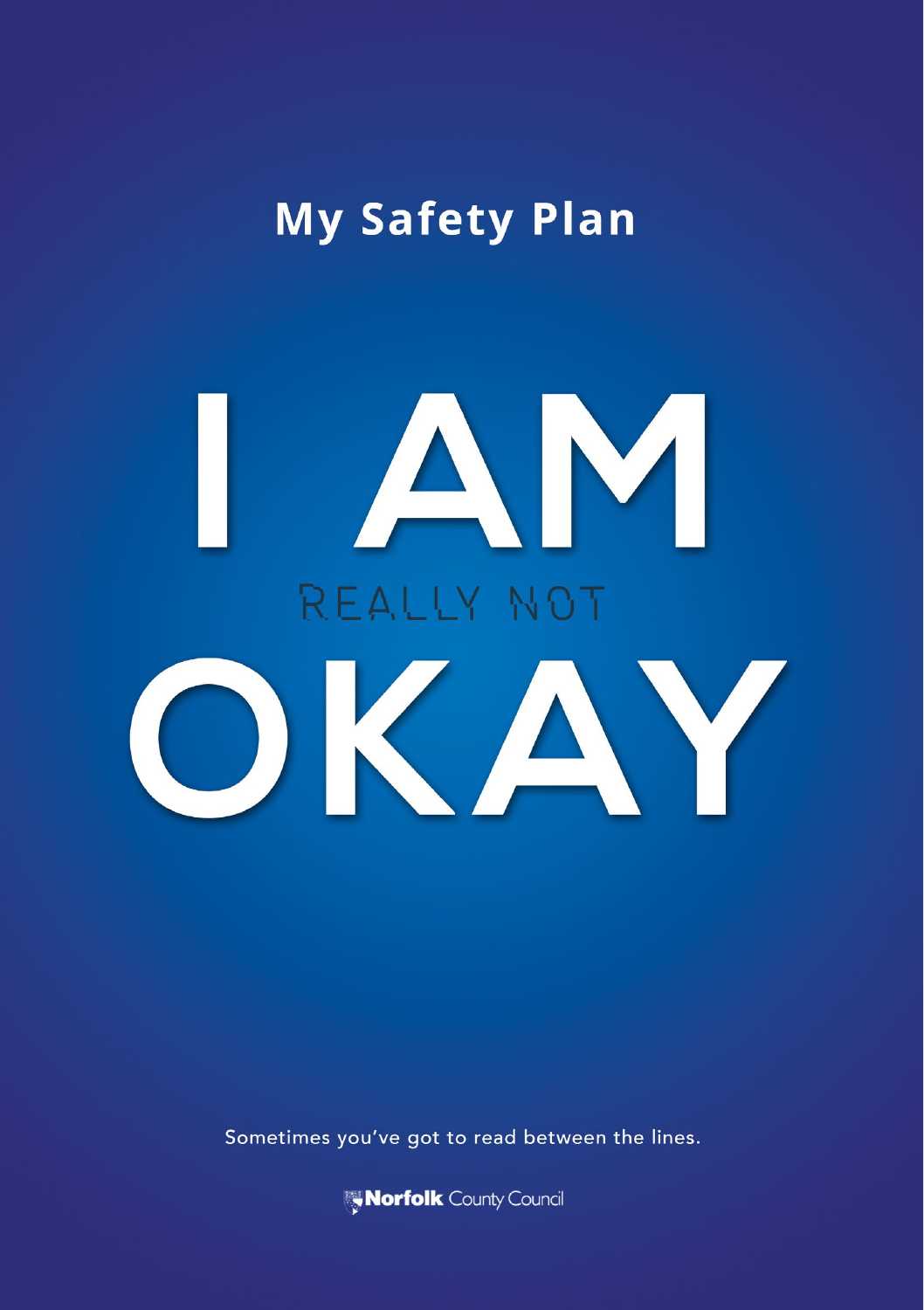## **My Triggers / Warning Signs**

**What are the things that make you feel down or anxious?**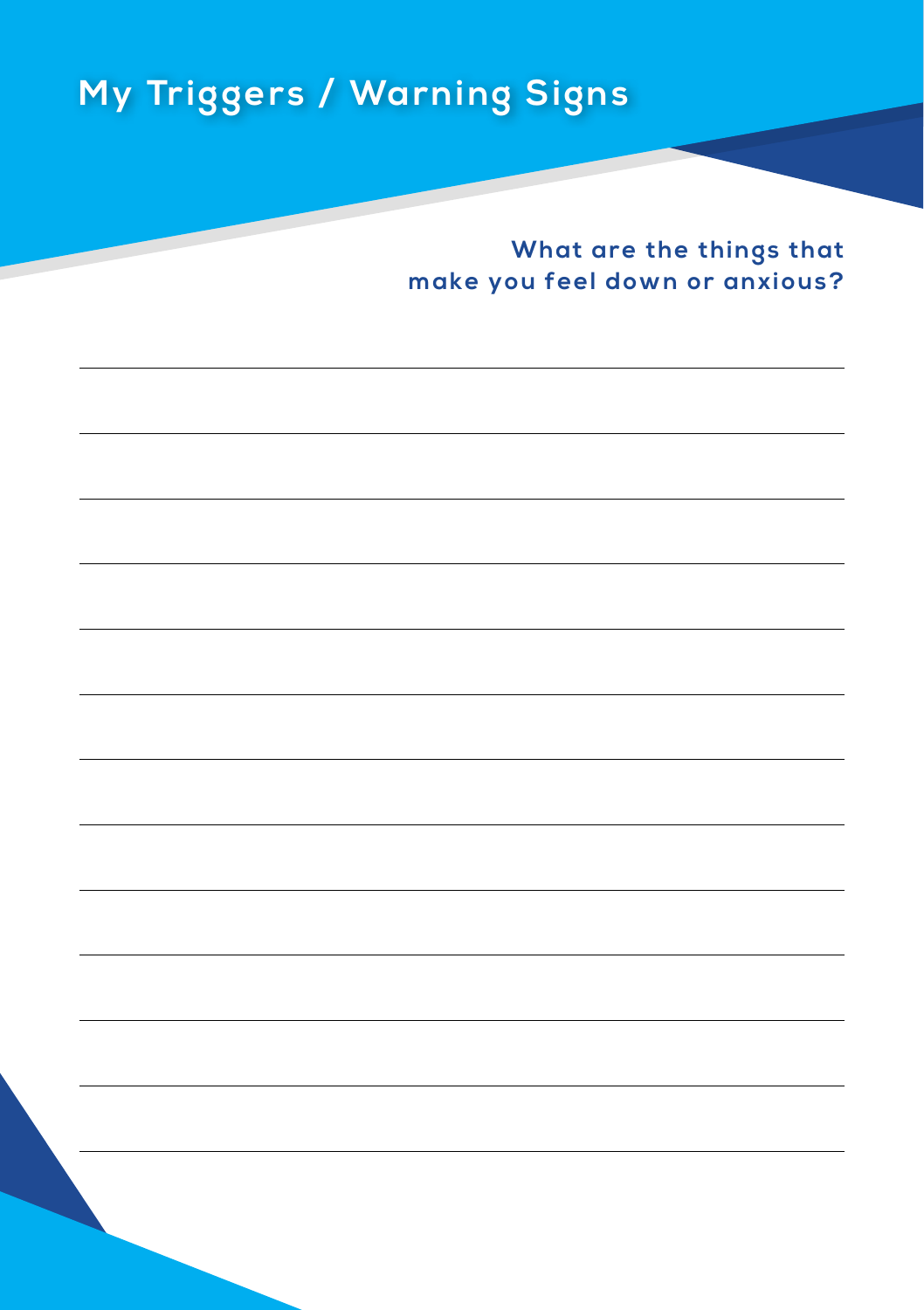## **Coping Strategies - What I Can Do To** Take My Mind Off It

Make a note of different things you could do to help take your mind off how you are feeling?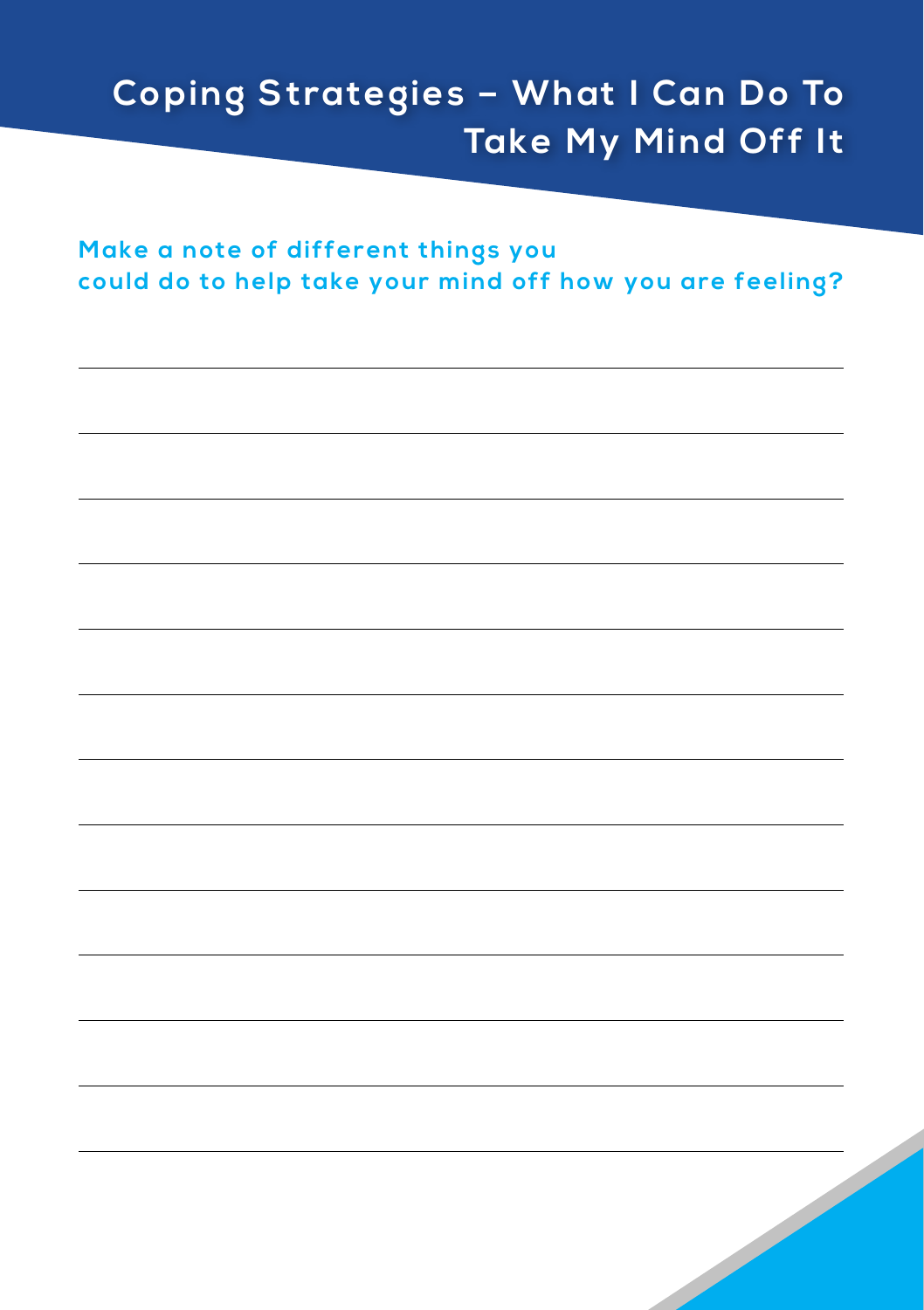#### **Who Or What Is Good In My Life**

**M ake a note of all those things or people that make you happy. Remember to surround yourself with them when you are star ting to feel down.**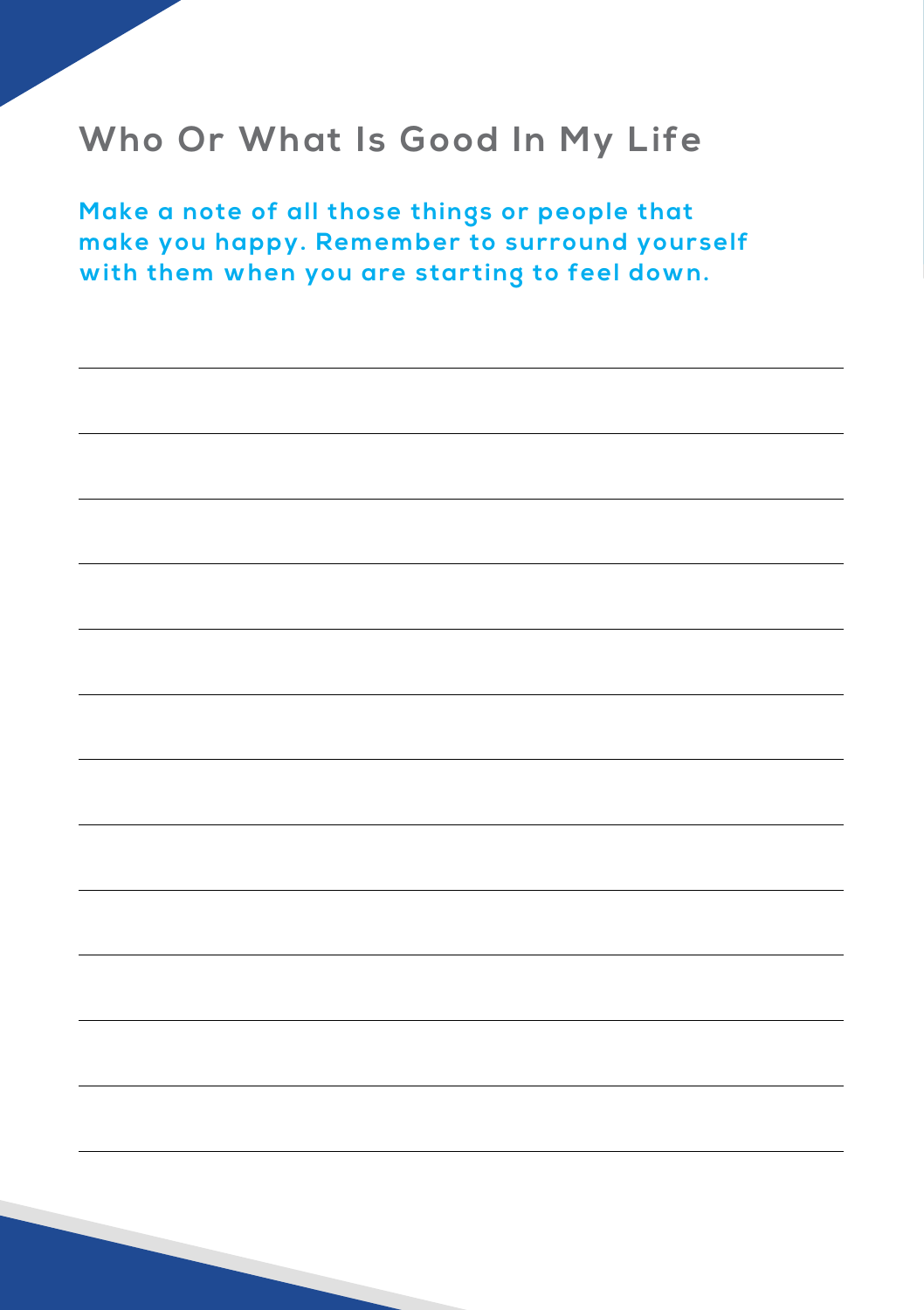#### Who Can I Call When I Need To Speak To Someone?

Make a note of the contact details of someone who I trust to get help from.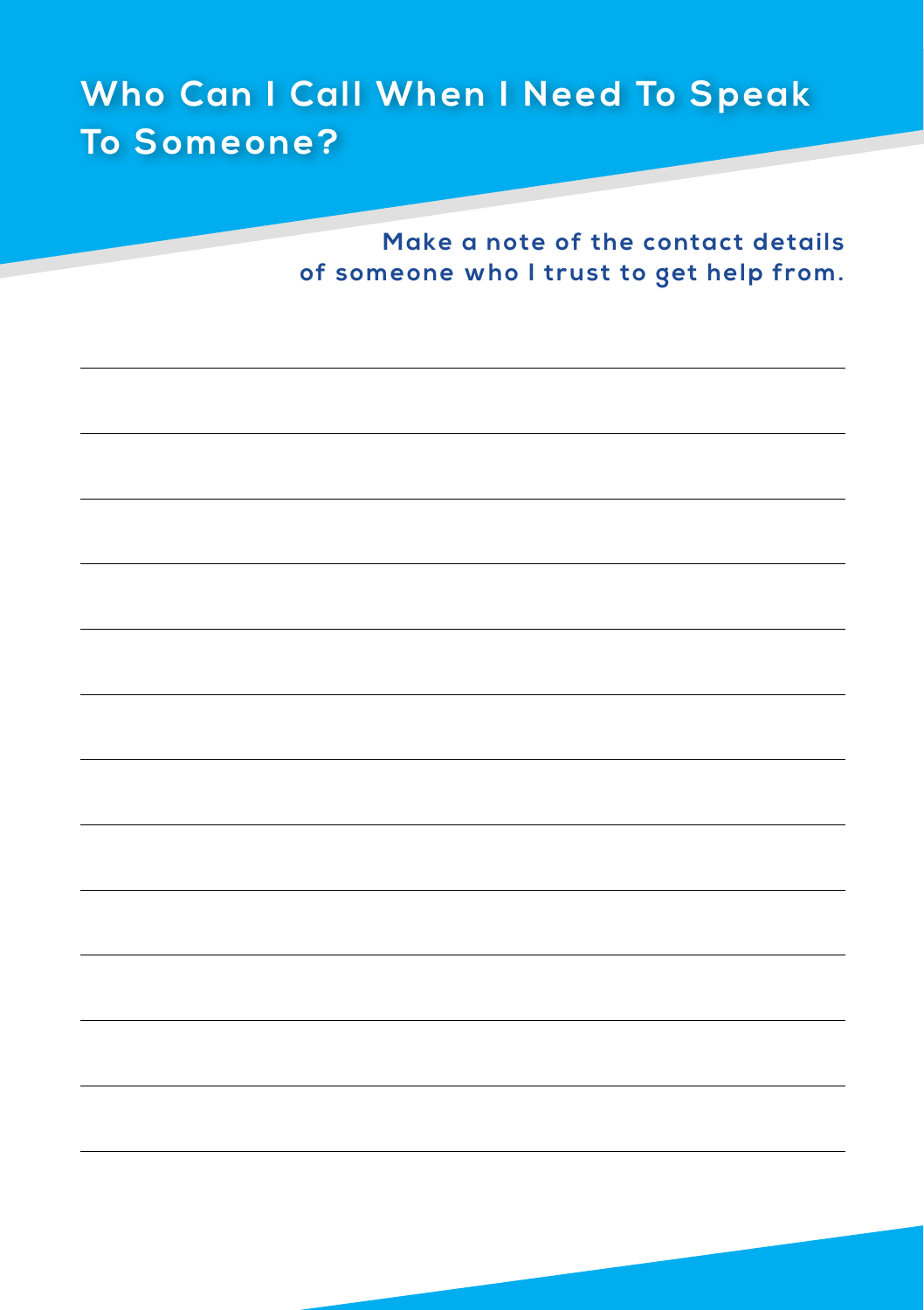### Who Can I Call When I Need To Speak To Someone?

Make a note of the contact details of agencies I can get help from.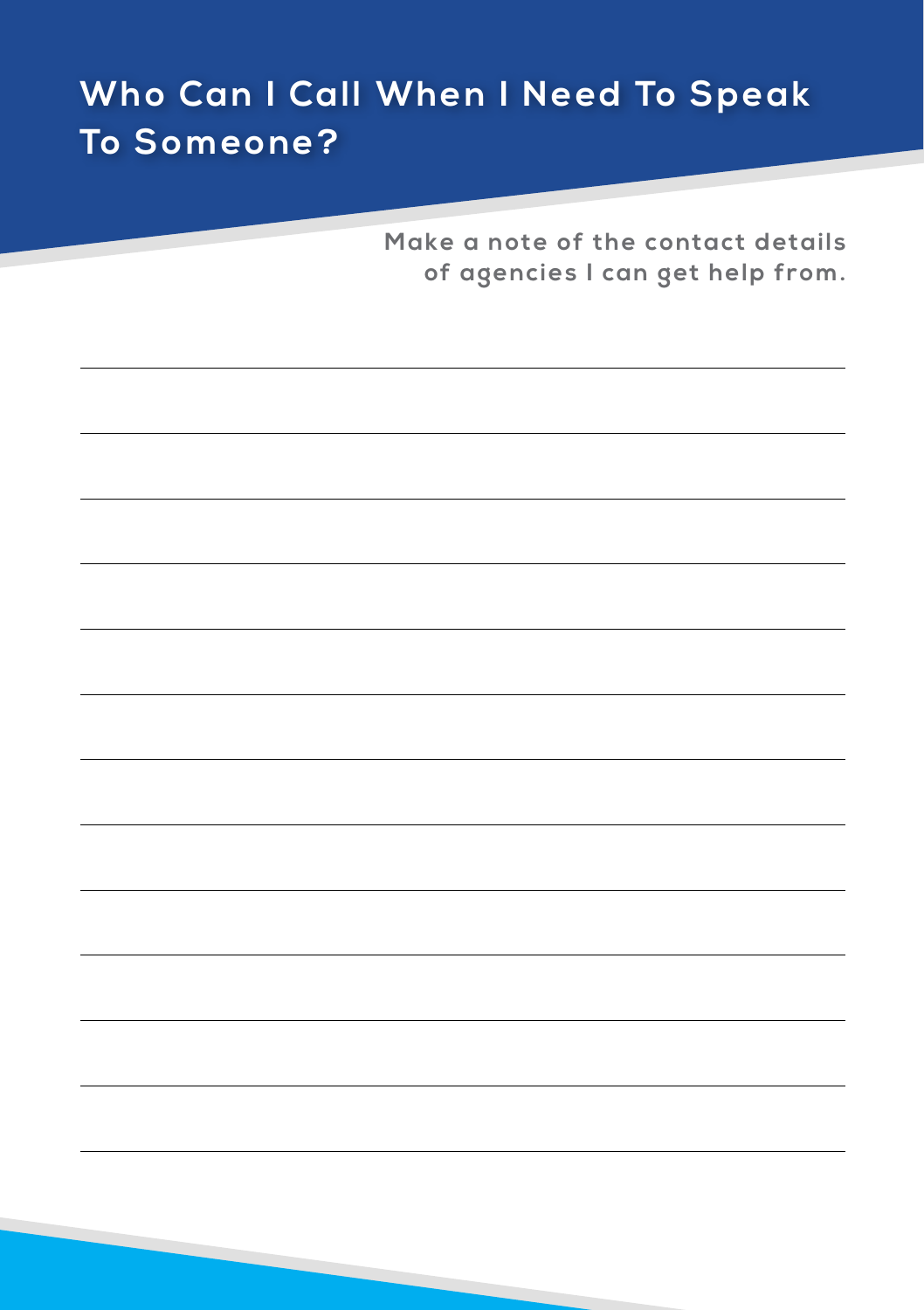#### **What Makes Life Worth Living?**

**Write down all the things that make your life wor th living, such as the people who need you around and the things you enjoy doing.**

 $\overline{\mathcal{L}}$